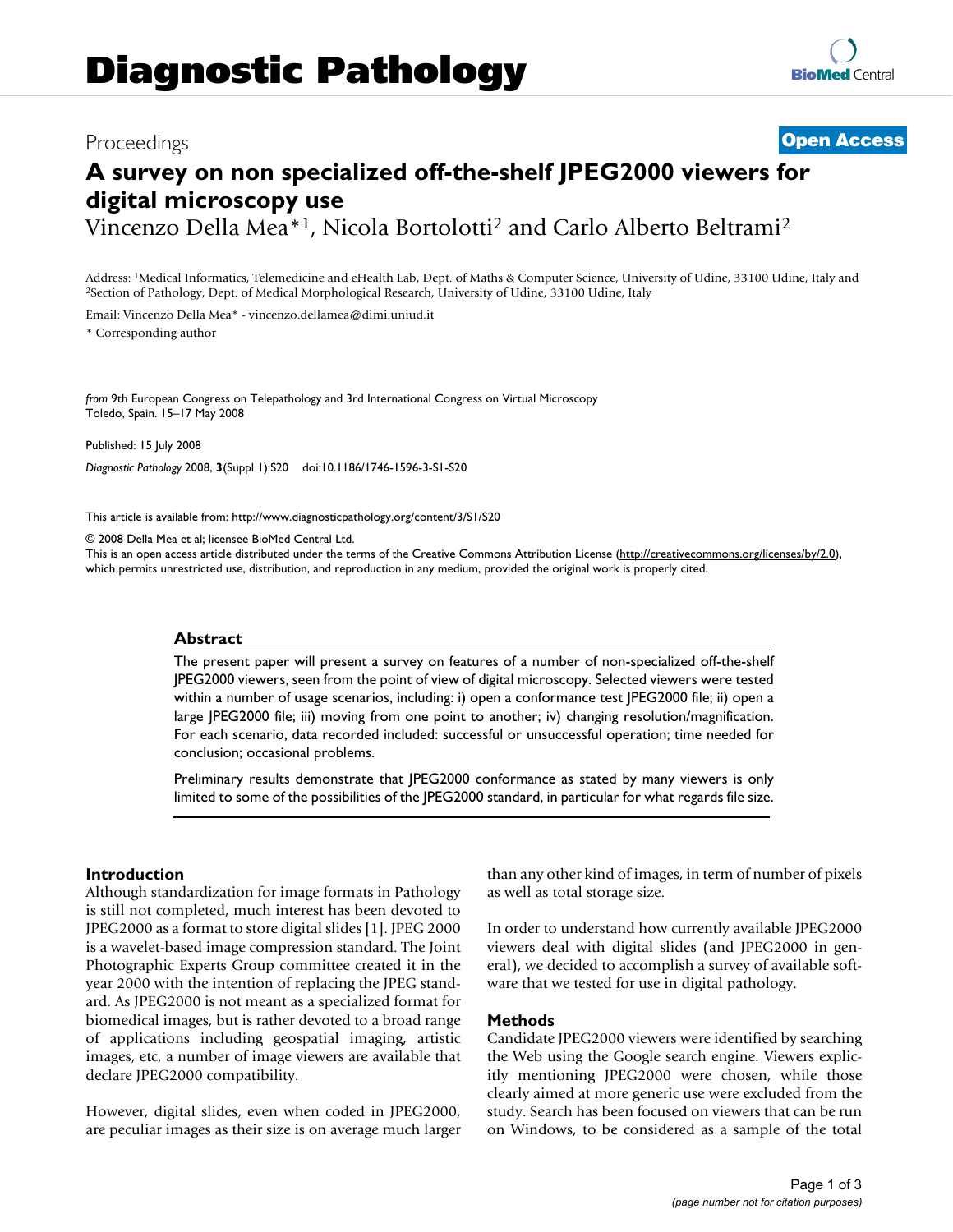number of viewers. In addition, commercial viewers were tested only when a demo was freely available.

JPEG2000 generic capabilities have been tested by means of conformance files as defined in [2]. This involved testing for codestreams Profile 0 and Profile 1, and JPEG2000 files.

For evaluating digital microscopy capabilities, two digital slides were opened into the viewers, with different features. One digital slide had pixel matrix size less than 65535 pixels in both axes, the other was larger than 65535 pixels.

For those viewers passing the latter test, time needed for opening was recorded, and interface features were examined to understand if and how they could be used for digital microscopy. This included a preliminary analysis of commands related to magnification (i.e., zoom) and image panning. For the latter in particular, the availability of keyboard, wand tool, window bars has been recorded.

# **Results**

According to the above-mentioned methods, twelve JPEG2000 viewers were identified, to which, for sake of comparison, also a digital microscopy viewer has been added in the analysis [1]. The next section will detail the observations made.

# *Selected viewers*

The following viewers were selected: kdu\_show (Kakadu-Software), JP2View (Mustek), Brava!DesktopIXL (InformativeGraphics), OpenEV (GeoInnovations), XnView (Pierre Gougelet), eFotoXpress Viewer (eFotoExpress), JP2view (OptimiData), ER Viewer (Earth Resource Mapping), IrfanView (Irfan Skiljan), TNTAtas (MicroImages),

#### **Table 1: File test results**

*Software Codestream jp2 eSlide coded in jp2 Profile 0* **Profile 1** *< 65536 pixel > 65536 pixel* Kdu\_show yes yes yes yes yes JPEG2000 JP2 view no no some no no Brava! Desktop IXL no no yes no no OpenEV some some some yes yes XnView some some some no no eFotoXpress Viewer no no yes no no JP2view some no some no no ER Viewer yes yes yes yes yes IrfanView some some yes no no TNTatlas no no some no no Vliv no no no no no Stardust Image Viewer **no** some no no some no no no no no no no JVSview no no yes yes yes

Vliv (Frederic Delhoume), Stardust Image Viewer (Stardust Software), JVSView (University of Tampere).

Most of the viewers have been developed for geographic imaging, which is perhaps the closest field to digital microscopy, for either image size and interaction needs.

# *File tests*

Files developed for conformance tests have been downloaded from the web site [http://www.crc.ricoh.com/](http://www.crc.ricoh.com/~gormish/jpeg2000conformance/) [~gormish/jpeg2000conformance/.](http://www.crc.ricoh.com/~gormish/jpeg2000conformance/)

An attempt to open relevant files has been made with all the viewers. This step included codestreams Profile 0 and Profile 1 (.j2k files), and JPEG2000 files (.jp2 files). Furthermore, digital slides produced starting from images acquired with eSlide [3] have been converted into PPM format by means of LargeMontage (University of Tampere, Finland) and then to JPEG2000 by means of kdu\_compress (Kakadu Software, New Zealand).

Table 1 shows the results. Where the value "some" appears, it means that some image has not been opened and/or some image has been opened but with visualization errors.

# *Digital slide tests*

Last tests evaluated how the viewers passing the above tests behave in terms of digital pathology. The smaller of the two tested digital slides was opened and the time needed was measured; in addition to that, the interface has been examined to find the most important features needed for digital microscopy, i.e., magnification and field navigation. Table 2 shows the results.